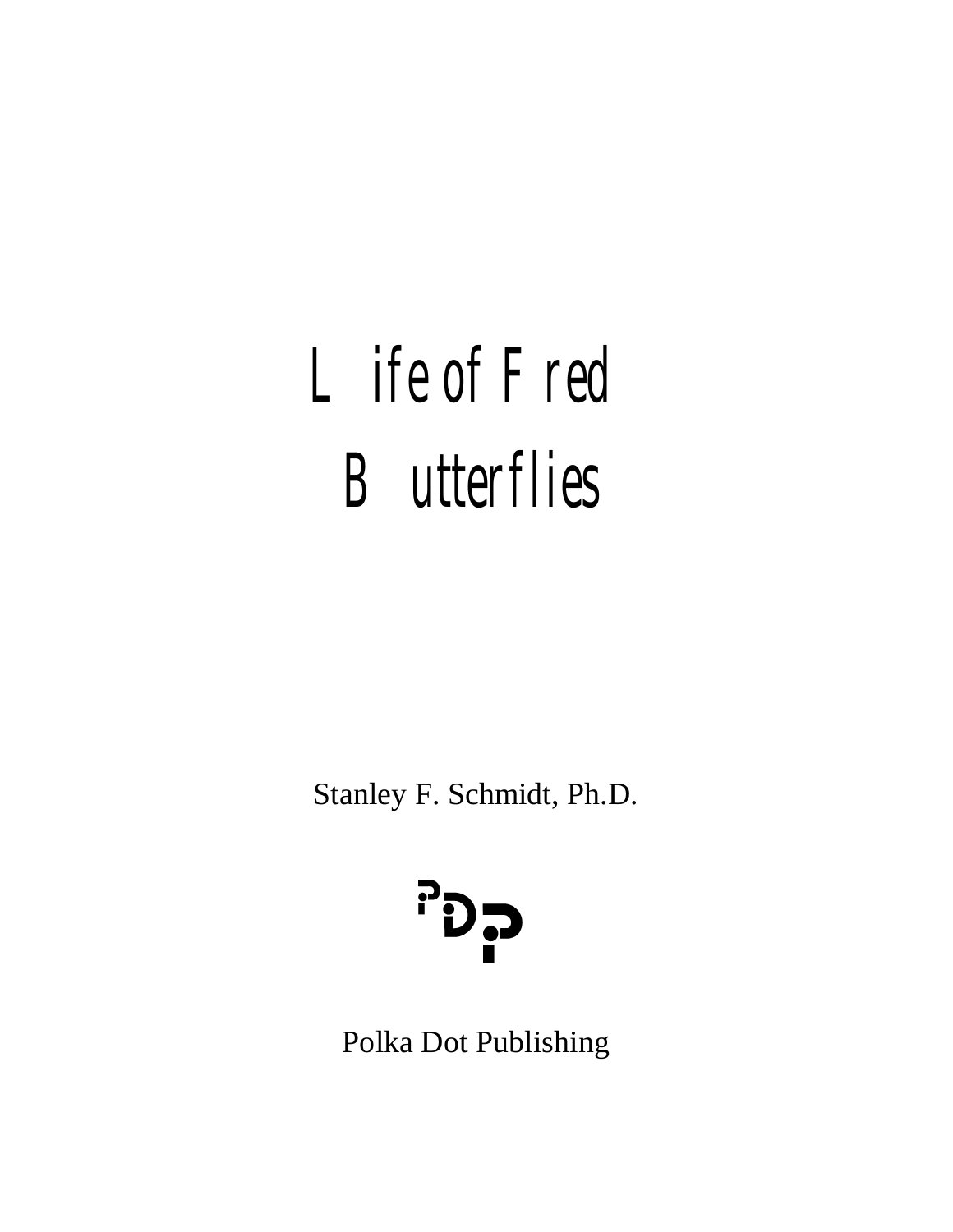© 2011 Stanley F. Schmidt All rights reserved.

ISBN: 978-0-9791072-5-2

Library of Congress Catalog Number: 2011924327 Printed and bound in the United States of America

Polka Dot Publishing Reno, Nevada

*To order copies of books in the Life of Fred series,*

*visit our website* PolkaDotPublishing.com

*Questions or comments? Email Polka Dot Publishing at* lifeoffred@yahoo.com

First printing

*Life of Fred: Butterflies* was illustrated by the author with additional clip art furnished under license from Nova Development Corporation, which holds the copyright to that art.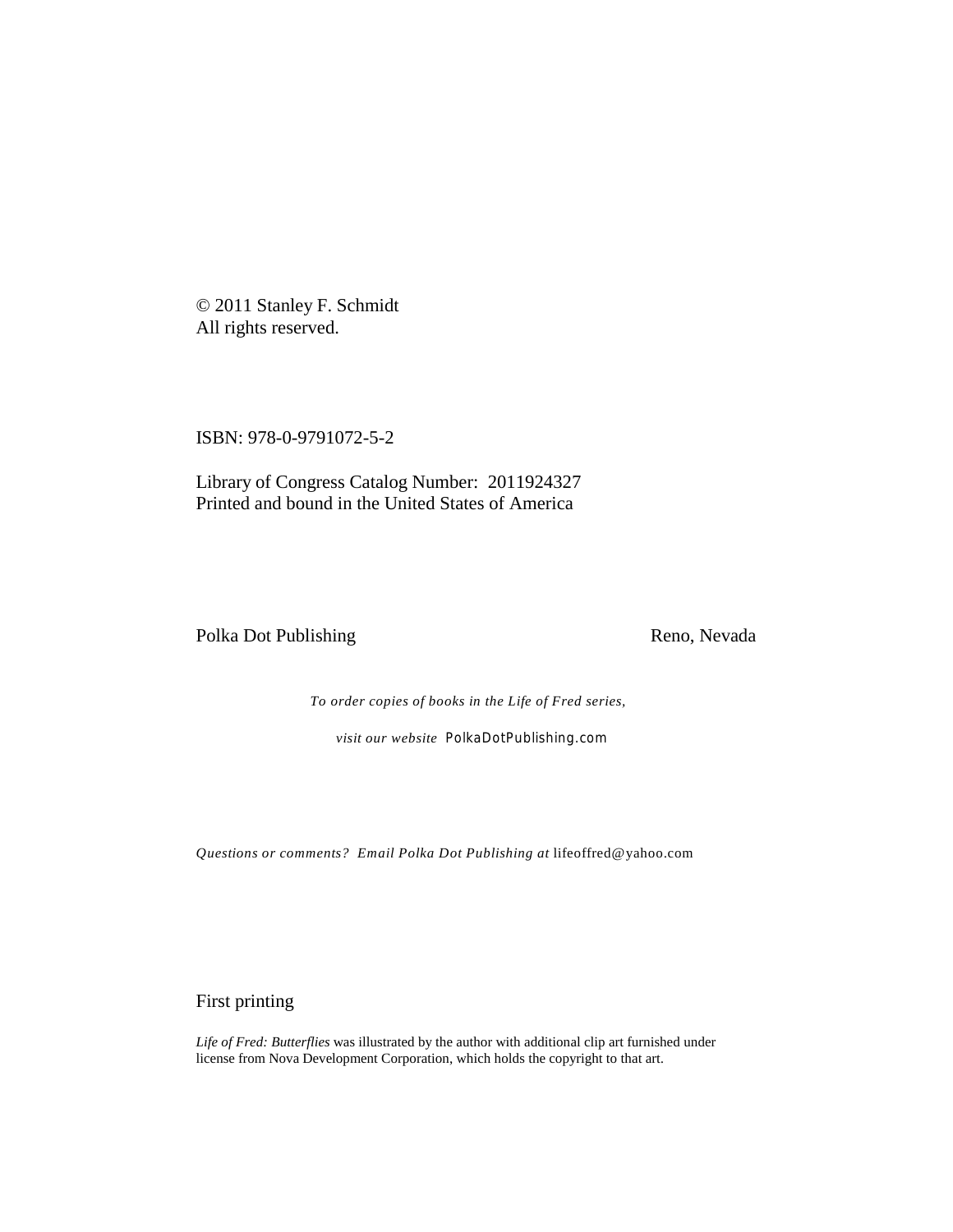## A Note BeforeWe Begin the Second Book in the Series

We all have dreams for our children. So quickly they grow up.



We would like them to have more than we had when we were young. Medicine is better nowadays. Dentistry is better.



Boy looking at toys. Taken by G. G. Bain in 1910

Even toys have improved a little bit.

Choices for your children's math education have widened. In the old days, the math books all looked pretty much alike. A lesson would tell how to do something and then give 40 problems. Then the next lesson would tell how to do something else and give 40 more problems.

But they never really told why your child should learn the stuff.

Then came the colorful "new" math books. They were filled with photographs of jet airplanes and four-color diagrams. They were sometimes called coffee table math books: heavy, pretty, and expensive.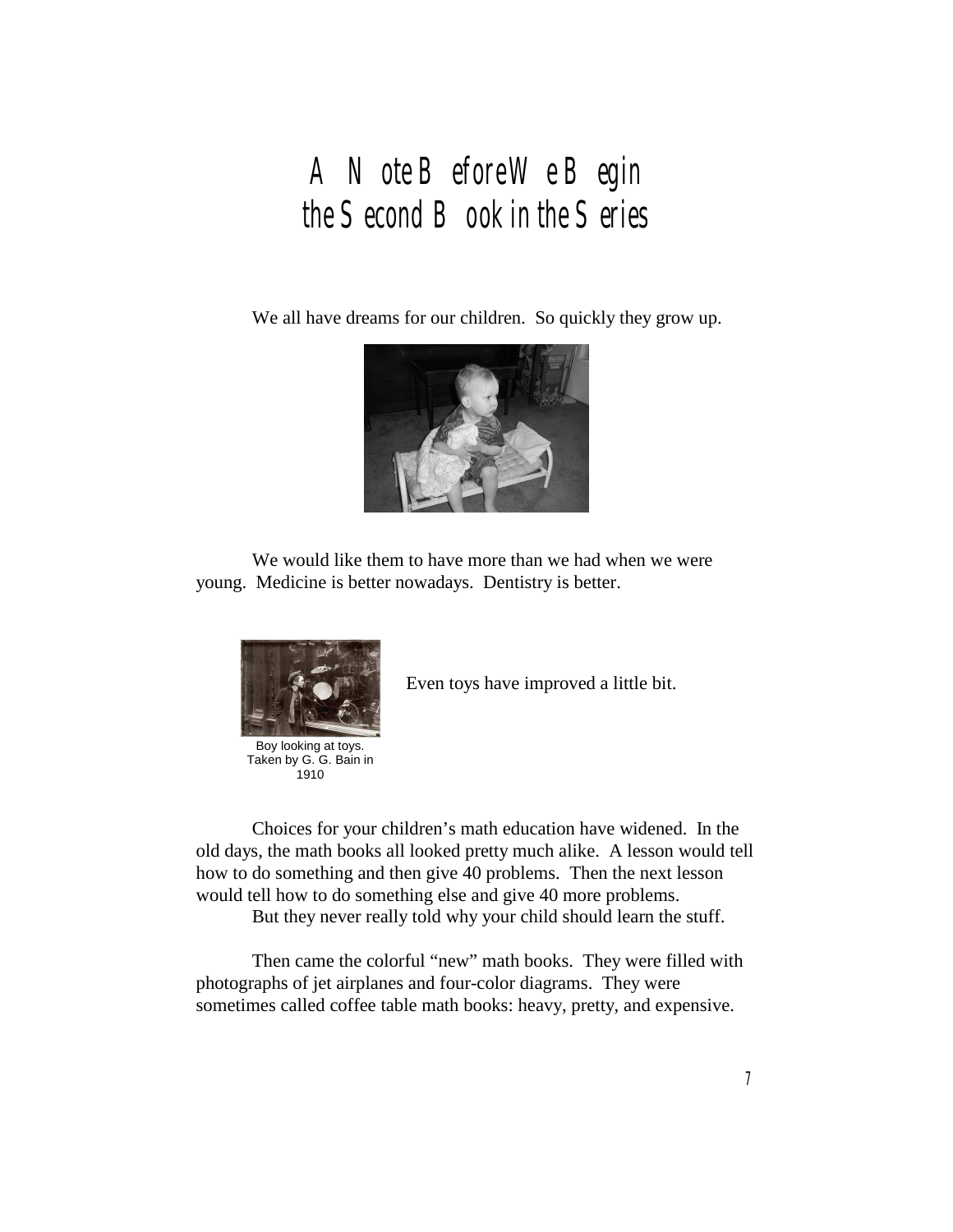And each lesson would tell how to do something and give 40 problems. They were like the old math books except they had wore lipstick.

Then came video math "education." Someone stood at a blackboard and read the lesson to the child. They were even more expensive than the coffee table math books.



Learning by video

Your child had even less experience in learning how to read. Since learning how to learn by reading is one of the most important skills for college and later life, video was a step in the wrong direction.

Each video lesson told how to do some piece of math and gave 40 problems to do.

And they never learned why they were supposed to learn the math.

In the old math books, in the coffee table math books, in the video,

 math was sealed off from the rest of the world. The pictures of jet airplanes or video of someone at the blackboard brought a predictable response from kids: "So what? Why am I learning this stuff?"

. . . and then there is Fred. All of life is wrapped up in the adventures of this five-year-old. In this book your child will learn reasons to count by fives, will learn how to set a table,

will learn about the giant star Betelgeuse, and a zillion other things.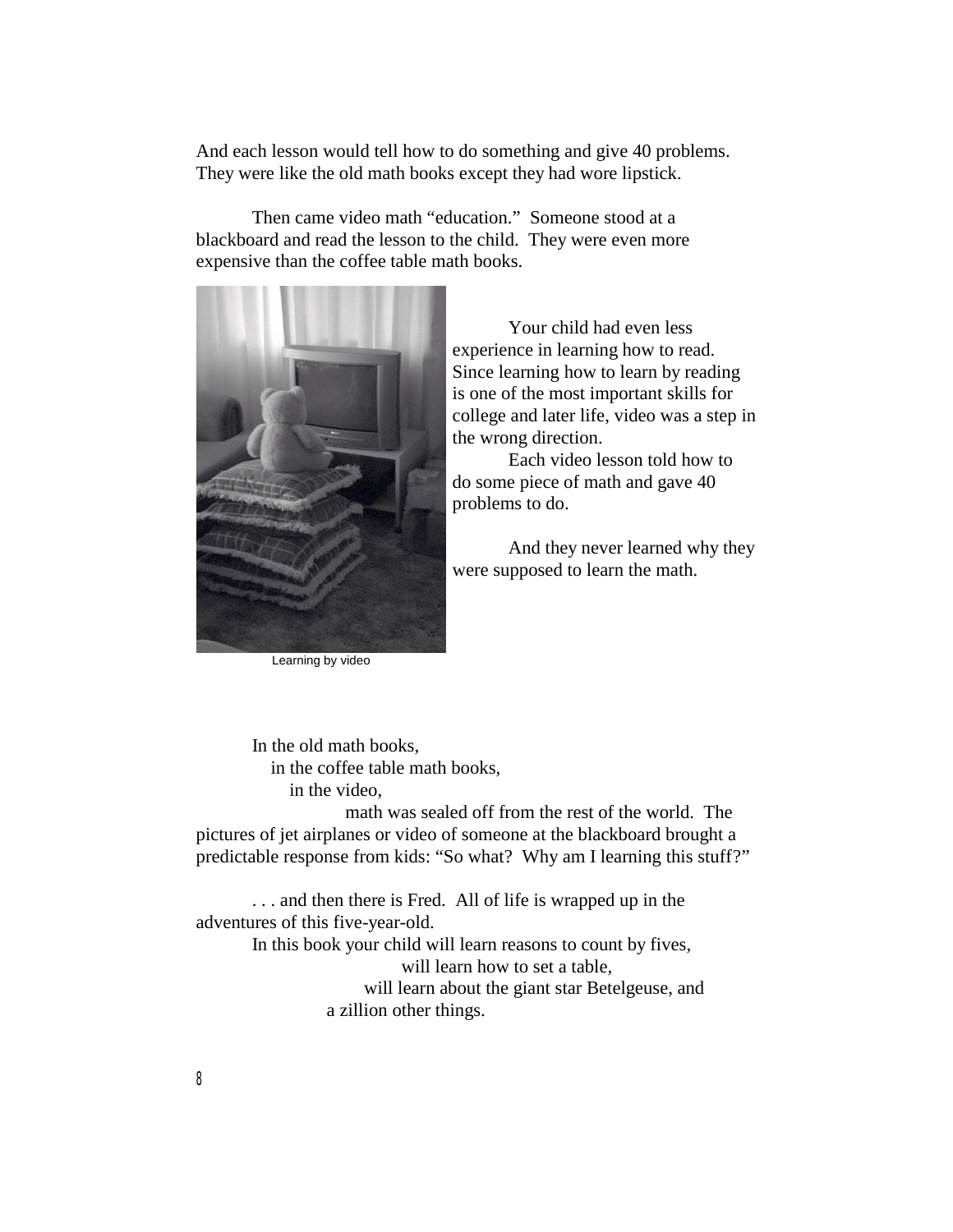Mathematics is taught in the *Life of Fred* series in the context of living a full life. A real education—not just memorizing math facts.

#### HOW THIS BOOK IS ORGANIZED

Each chapter is about six pages. Do a chapter a day.

At the end of each chapter is a Your Turn to Play.

Have a paper and pencil handy before you sit down to read.

Each Your Turn to Play consists of about four or five questions. Have your child write out the answers.

After all the questions are answered, then take a peek at my answers that are given on the next page.

Don't just let your child read the questions and look at the answers. Your child won't learn as much taking that shortcut.

#### CALCULATORS?

Not now. There will be plenty of time later (when students hit Pre-Algebra). Right now in arithmetic, our job is to learn the addition and multiplication facts by heart.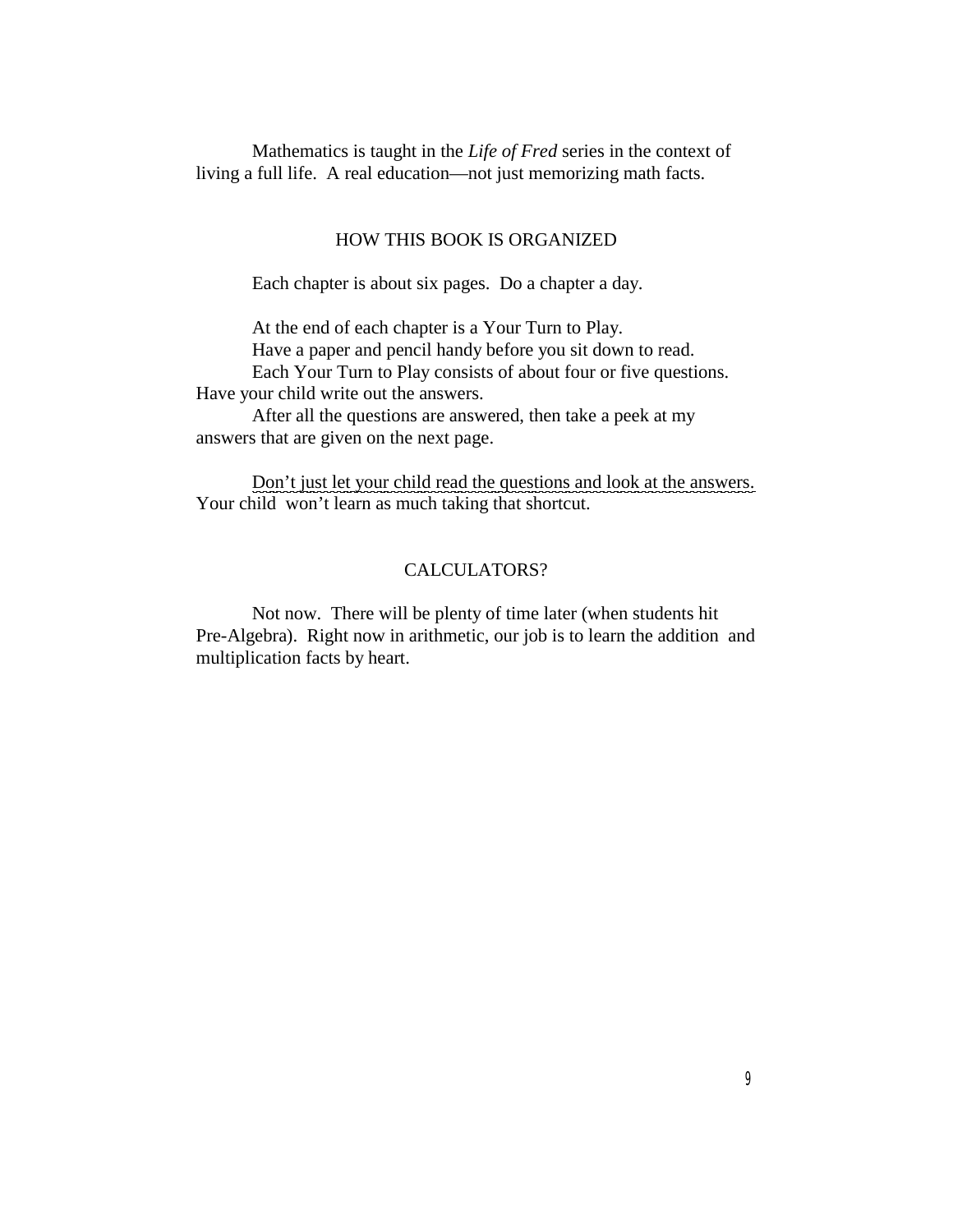## **Contents**

| Chapter 1 | nine vending machines<br>$5 + 4 = 9$<br>one yard $=$ three feet<br>five o'clock<br>number of members in a set                           |
|-----------|-----------------------------------------------------------------------------------------------------------------------------------------|
| Chapter 2 | $-15$ degrees = 15 degrees below zero<br>counting by twos<br>ten minutes after five o'clock<br>days of the week                         |
| Chapter 3 | what caterpillars eat<br>butterflies do not use cocoons<br>counting by fives<br>months of the year<br>braces, parentheses, and brackets |
| Chapter 4 | $10-9 = 1$<br>5:25 on the clock<br>the poet Christina Rossetti<br>sheet music for "But Not Alone"<br>exclamation points                 |
| Chapter 5 | protein and calcium<br>half pound $= 8$ ounces<br>history of the straw                                                                  |
| Chapter 6 | Orion's belt<br>the star Betelgeuse<br>triangles                                                                                        |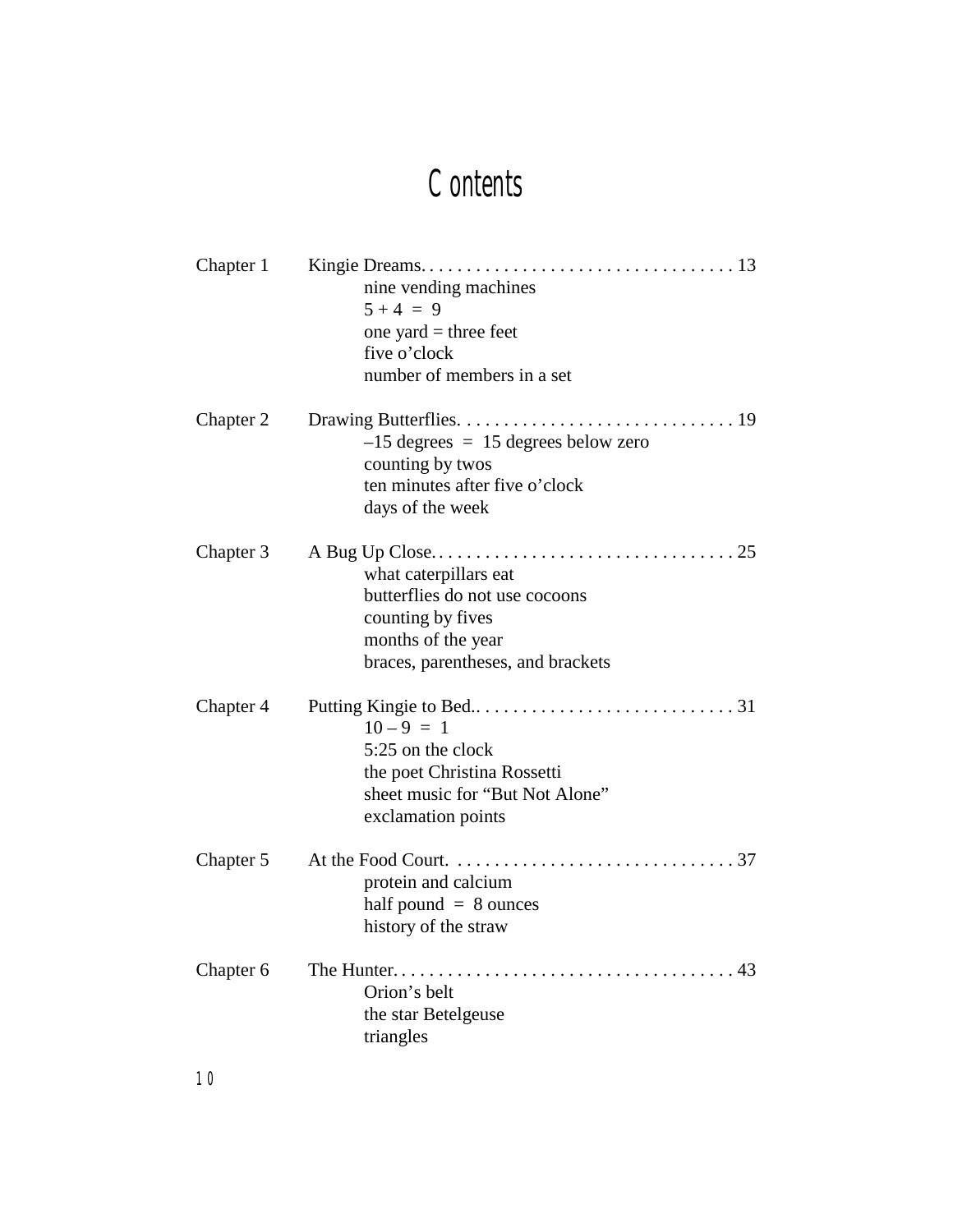|            | squares<br>five minutes to $six = 5:55$<br>all about book signings<br>deliberate vs. inadvertent                                                         |
|------------|----------------------------------------------------------------------------------------------------------------------------------------------------------|
| Chapter 8  | the three kinds of books<br>ordinal numbers<br>yurts<br>$4 + 5 = 9$<br>$2 + 7 = 9$<br>counting to $35¢$ in nickels                                       |
| Chapter 9  | $7 - 4 = 3$<br>counting the stars in Orion's sword<br>translating der Zehennagel from German to English<br>half past six $= 6:30$                        |
| Chapter 10 | light years<br>Andromeda Galaxy<br>thousand, million, billion, trillion<br>the Alphabet game                                                             |
| Chapter 11 | find the second derivative of $y = \arctan(x^2 - 17)$<br>a night job<br>perpendicular<br>right angles<br>dozen                                           |
| Chapter 12 | 79<br>a.m. and p.m.<br>eleven hours of television a day<br>orthogonality<br>syncope<br>eight 5-pound watermelons<br>sentences with a dozen words in them |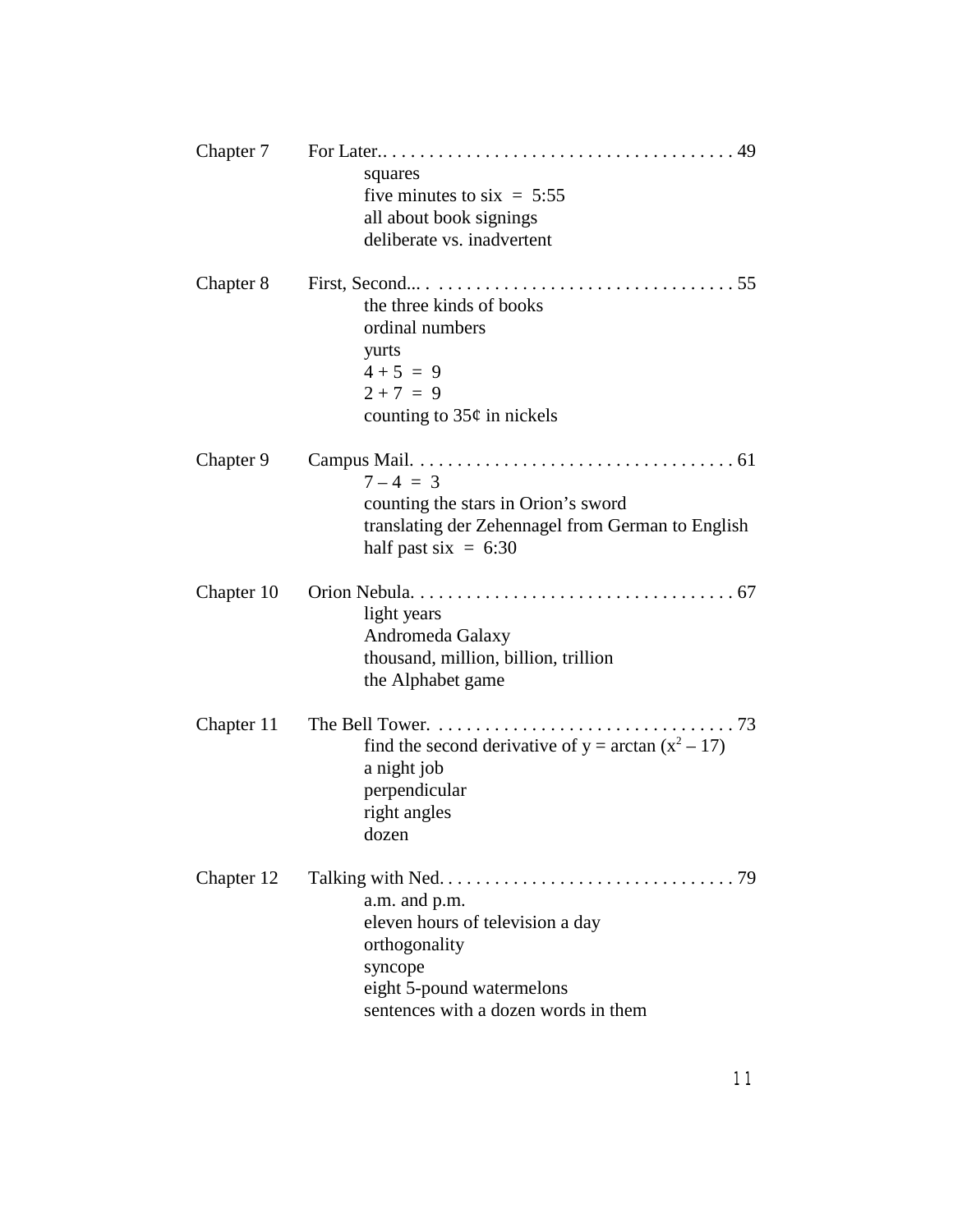| Chapter 13      | "The Crash of the Bell Tower" symphony<br>if tomorrow is Wednesday, what day was yesterday?<br>history of a baker's dozen                                                                     |
|-----------------|-----------------------------------------------------------------------------------------------------------------------------------------------------------------------------------------------|
| Chapter 14      | a world's record<br>$4-2 = 2$<br>$9 - 1 = 8$                                                                                                                                                  |
| Chapter 15      | how to carry a very big doughnut<br>$0 = 0$<br>spines of books<br>one-tenth of \$100<br>words used on television                                                                              |
| Chapter 16      | cardinal numbers<br>sets<br>million, billion, trillion, quadrillion, quintillion<br>how many whole numbers, $\{0, 1, 2, \ldots\}$ , are there?<br>Alice in Wonderland, Moby Dick, Don Quixote |
| Chapter 17      | Donald Duck: Eine Ente Wie Du Und Ich<br><b>States in the United States</b><br>$9-6 = 3$<br>$\infty$ is not a number                                                                          |
| Chapter 18      | saying thank you for gifts<br>history of pizza<br>the next number after 4,000,000                                                                                                             |
| Chapter 19      | the speed of campus mail<br>correct place settings                                                                                                                                            |
| Index. $\ldots$ |                                                                                                                                                                                               |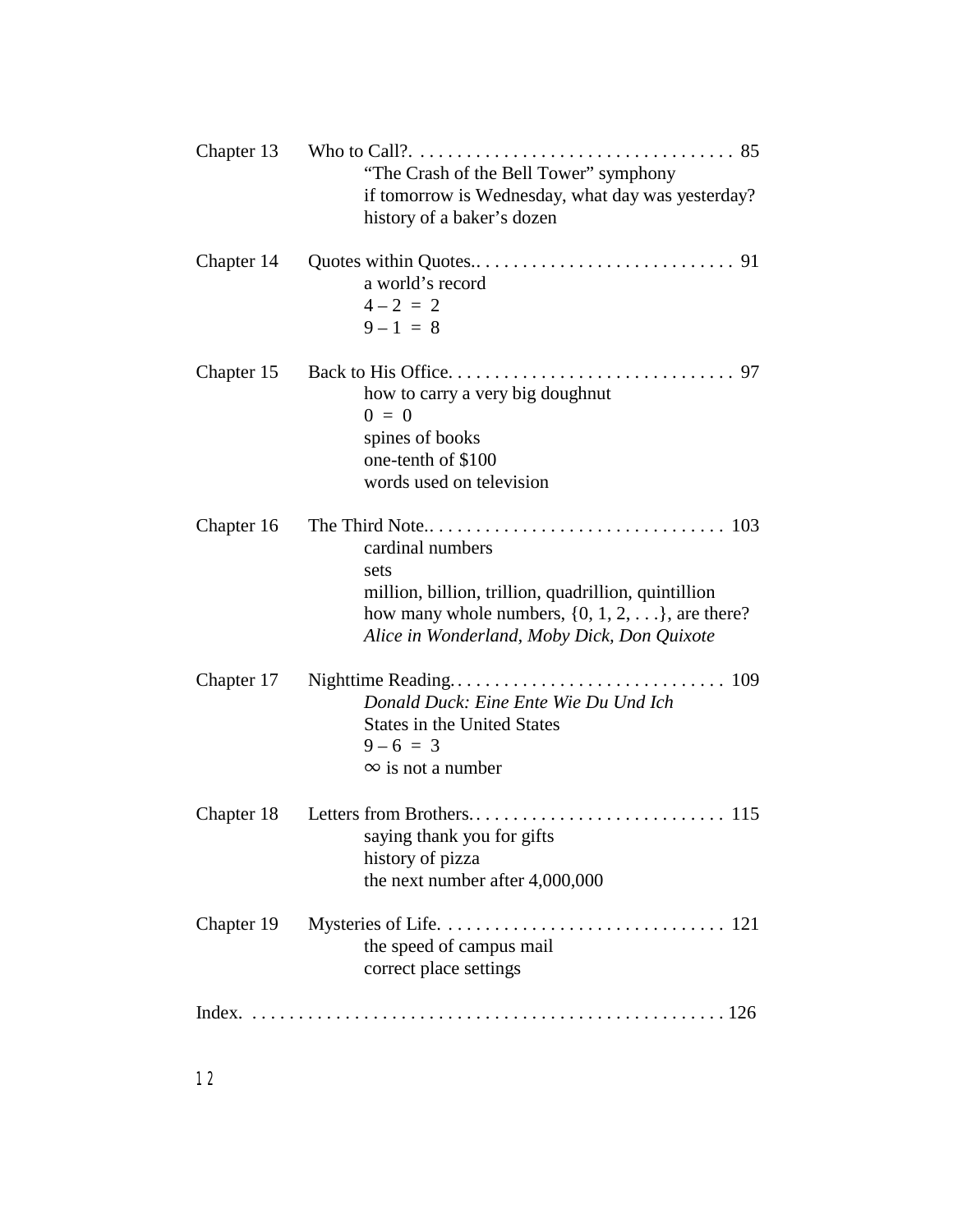### Chapter One Kingie Dreams

 $\prod_{\text{five}}$ red had pulled out a book about butterflies to read to his doll, Kingie. Fred sat in the corner and put Kingie on his lap. It was five o'clock in the afternoon.

Kingie was a doll that liked to draw and paint. He



had been working all day on oil paintings.



With his little five-year-old voice, Fred was reading to Kingie about butterflies. There were pictures of all kinds of butterflies in the book.

When Fred was about halfway through the book, Kingie shut his eyes and fell asleep. Kingie was dreaming.

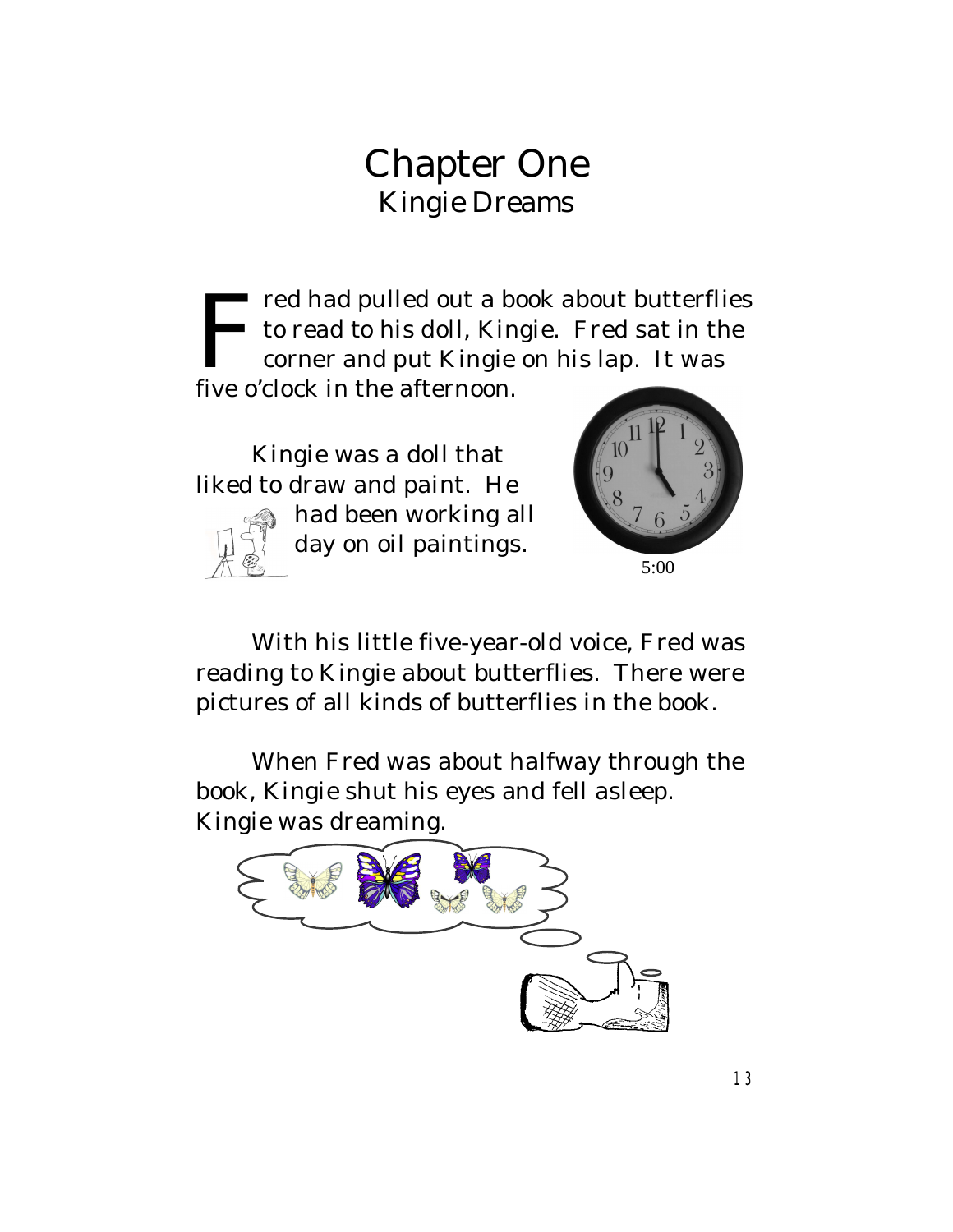*Chapter One Kingie Dreams*

Fred usually sang to Kingie each night to help Kingie go to sleep. Since he was already asleep, Fred did not sing.

He picked Kingie up and carried him to the spot under his desk where they slept each night.



Fred wasn't sleepy yet. He put a bookmark in the butterfly book and put it back in its place on the shelf.

He turned out the light and headed out into the hallway outside his office. Fred is a teacher at KITTENS University. He and Kingie live in his office on the third floor of the math building.

There were nine vending machines in the hallway. Five of them were on one side, and four of them on the other side. Some were candy machines. One offered doughnuts. One offered



crackers. One offered a soft drink called Sluice.

Sluice is a very, very, very sweet soda. It is mostly sugar with a little bit of water. Fred stood in  $F_{\text{F}}$  front of the machine. He hadn't ₩ eaten anything all day.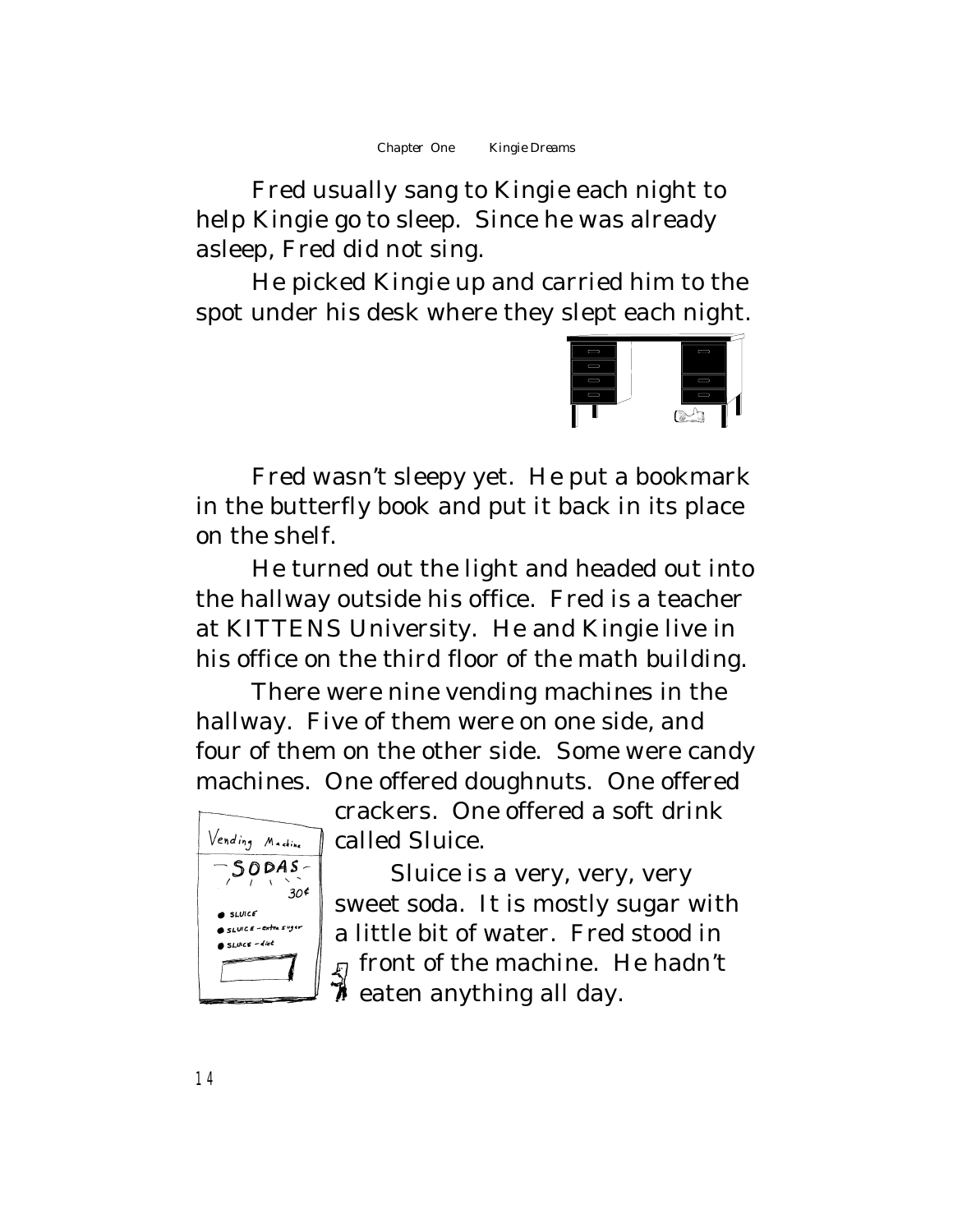He decided not to get a Sluice. It sometimes made him sick.

Fred did not have parents to watch over  $h$ im. $*$  No one had ever told Fred about eating the right foods.

Fred was five years old, but he was only one yard tall. He was as tall as a yardstick. One yard is three feet.

|  |  |                          |  |  |  |  |  |  |  |  |  |  |  |  | 0 1 2 3 4 5 6 7 6 9 6 7 9 9 0 1 2 3 4 5 6 7 8 9 10 1 2 3 4 5 6 7 8 9 10 11 |  |  |  |  |  |  |  |  |
|--|--|--------------------------|--|--|--|--|--|--|--|--|--|--|--|--|----------------------------------------------------------------------------|--|--|--|--|--|--|--|--|
|  |  | ----------------one yard |  |  |  |  |  |  |  |  |  |  |  |  |                                                                            |  |  |  |  |  |  |  |  |

Because of his poor eating habits, Fred had not grown an inch in a long time.

Fred started to head down the stairs.

"Hi!" said Betty. She was coming up the stairs as Fred was heading down the stairs. "I was just going to your office to see you."

Betty was one of Fred's students at KITTENS. She was one of the first people to meet Fred when he came to the university to teach four years ago. She and her boyfriend, Alexander, have shared many adventures with Fred over the years.

<sup>\*</sup> It's a sad story that is told in *Life of Fred: Calculus*. It may not be suitable for the prepubescent mind.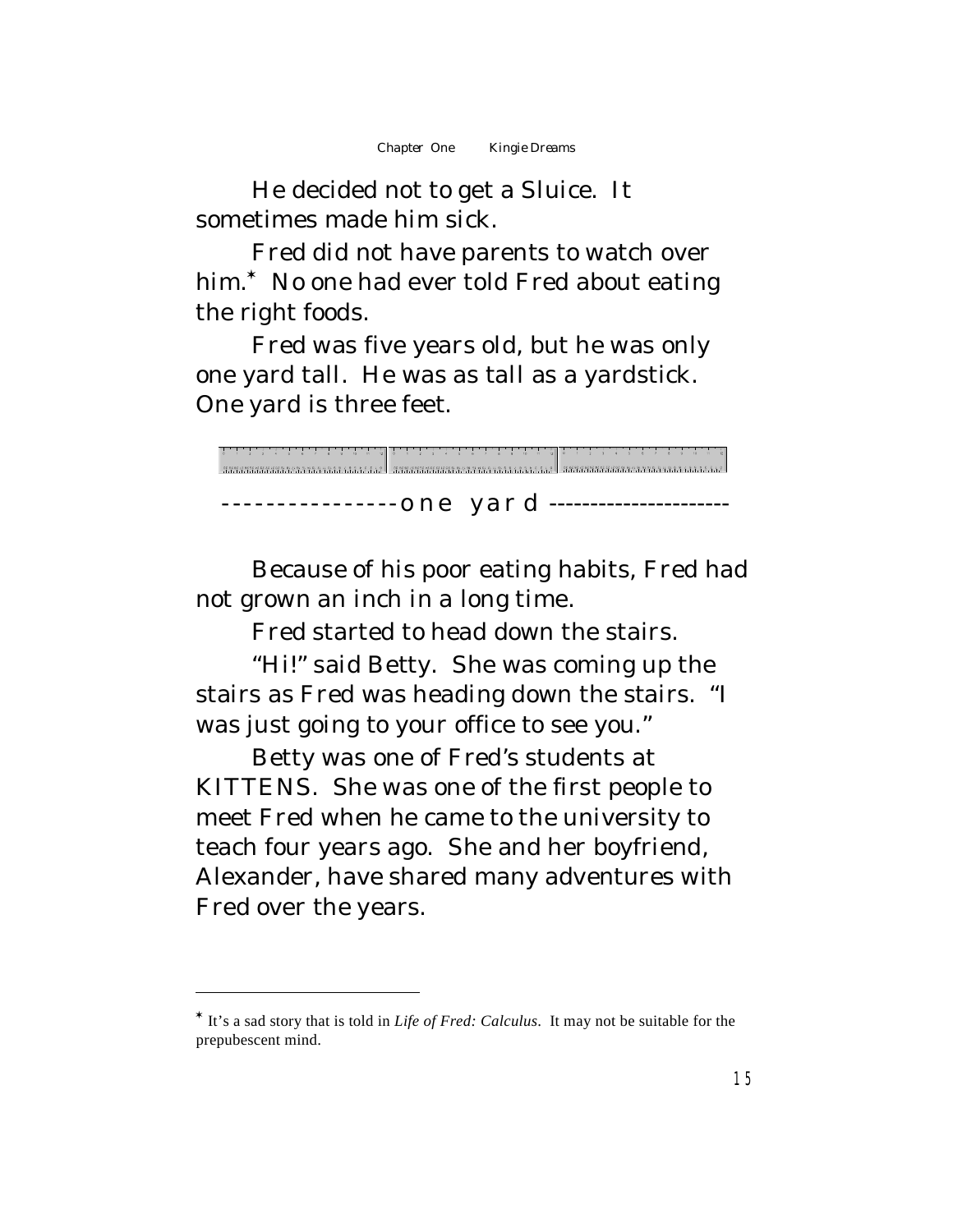"Hi Betty," Fred answered. "I was just going outside to get some fresh air. Kingie has been doing oil painting all day in my office. The room smells a bit like oil paint."

Betty said, "That sounds like a good idea. May I join you?"

When they got outside, Fred asked Betty why she had come to see him.

She was about to tell him about a calculus  $problem<sup>*</sup> that she was working on, when she$ looked up at the building.

"What's that coming out of your window!" Betty exclaimed. "It looks like little pieces of colored paper."



Fred could see better than Betty since his eyes were only five years

She had been trying to solve  $\int \frac{1}{x^3 + 1} dx$  which is a problem from calculus.

The big long  $S \int$  means "find the area under the curve."

It all looks very mysterious right now, but once you have studied arithmetic, algebra, geometry, and trig, learning how to find the area under  $\frac{1}{x^3+1}$  will be no harder than what you are doing right now, which is learning about the numbers that add to 9.

 $\ast$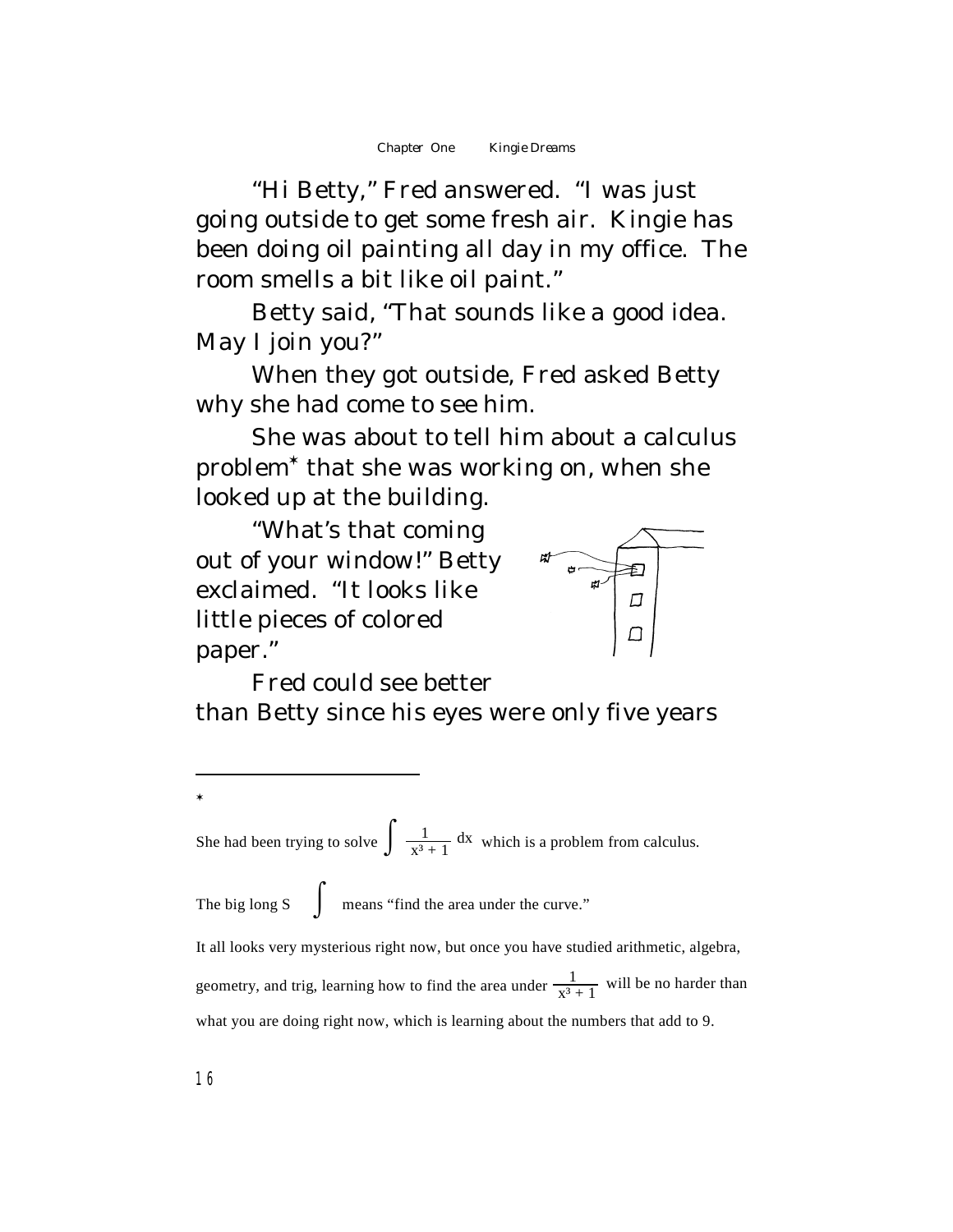old. He said, "No, that is not colored paper. Those are butterflies."

Betty counted nine butterflies that came out of Fred's window. Five of them landed on the flowers. The other four landed on Fred's head.

They tickled Fred.



Please take out a piece of paper and write your answers.

Afer you are all done, you can check your work on the next page.

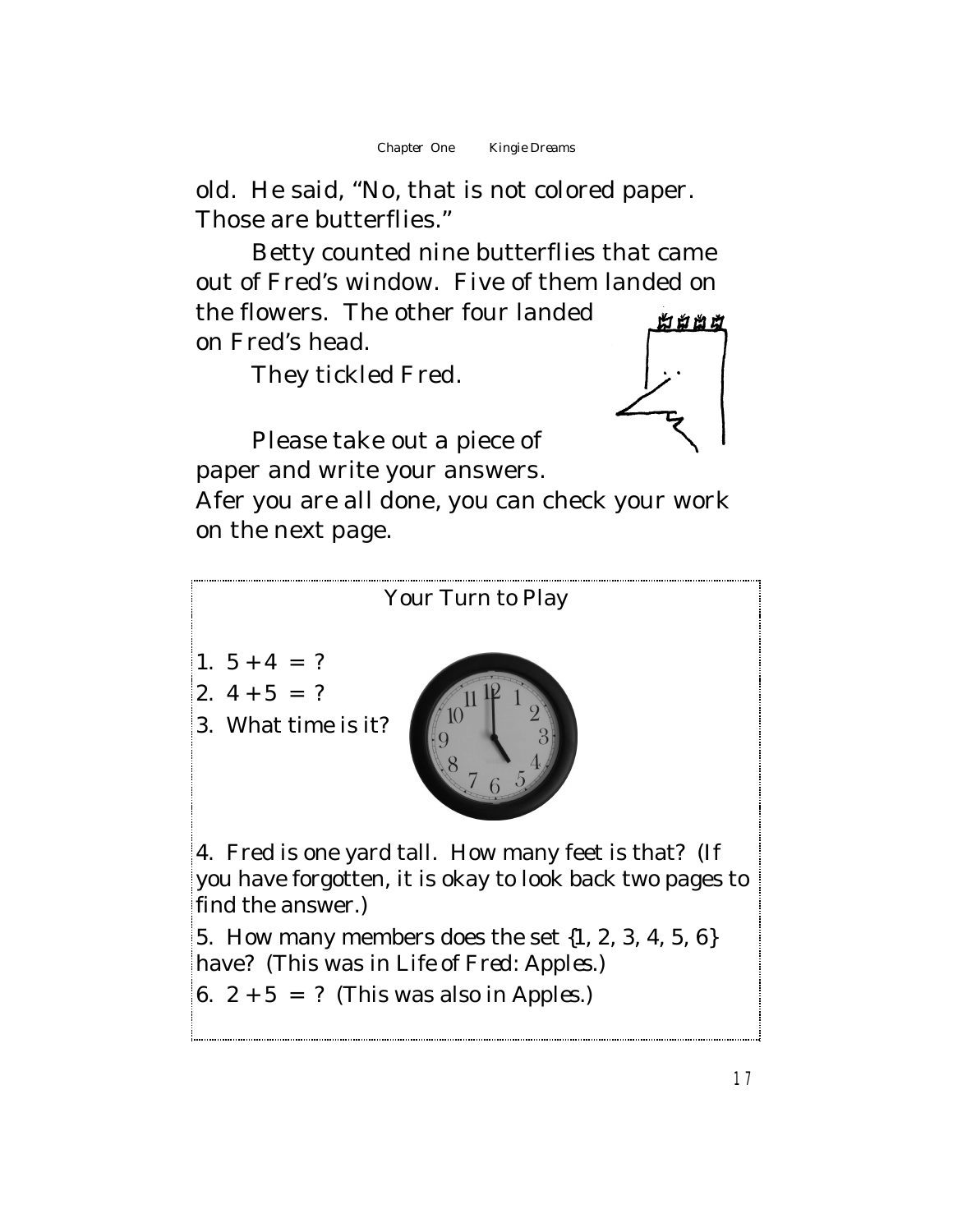*Chapter One Kingie Dreams* **. . . . . . . A N S W E R S . . . . . . .** 1.  $5 + 4 = 9$ 2.  $4 + 5 = 9$ 3. 5 o'clock or 5:00 4. One yard is three feet. 5. The set {1, 2, 3, 4, 5, 6} has six members in it. Here are some other sets with six members: {A, B, C, D, E, F}  $\{*,*,*,\, \Omega, \, \Re, \, \Re, \, \Omega\}$  ${, \bigcirc, \blacksquare, \blacklozenge, \diamondsuit, \blacktriangleright}$ and the set of the days of the week that don't have an *h* in their spelling: {Sunday, Monday, Tuesday, Wednesday, Friday, Saturday}. 6.  $2 + 5 = 7$ In *Apples* we did all the numbers that add to 7:  $0 + 7 = 7$  $1 + 6 = 7$  $2 + 5 = 7$  $3 + 4 = 7$  $4 + 3 = 7$  $5 + 2 = 7$  $6 + 1 = 7$ 

 $7 + 0 = 7$ 

18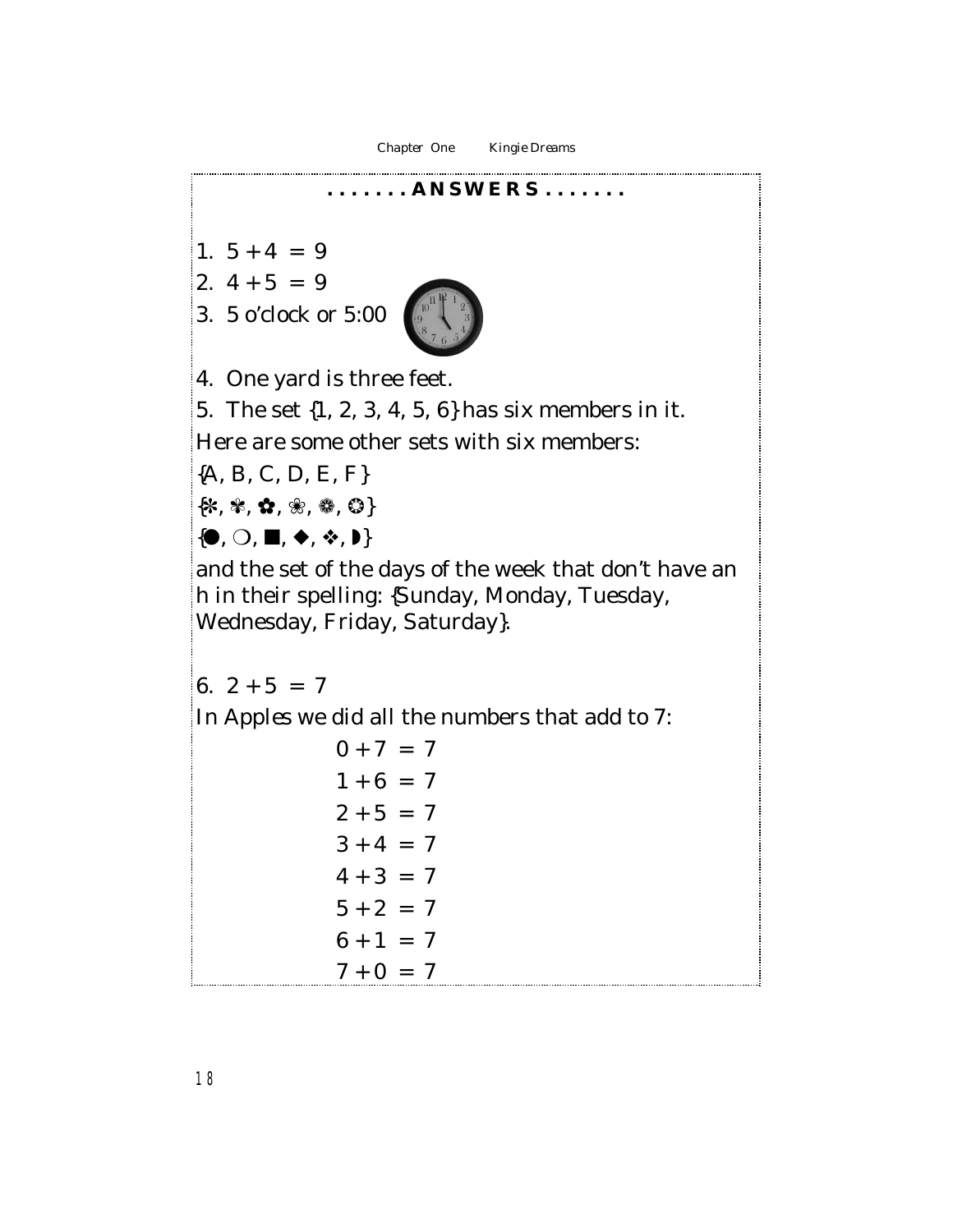T he butterflies tickled Fred's head. He giggled, and the butterflies all flew away. The four butterflies joined the five that were on the flowers.

Betty and Fred sat very quietly on a bench to watch those nine butterflies.

Betty took out a piece of paper and drew one of the butterflies.



She gave Fred a piece of paper so that he could also draw.

Betty looked at Fred's drawing and smiled. She said, "I don't think their feet look like that."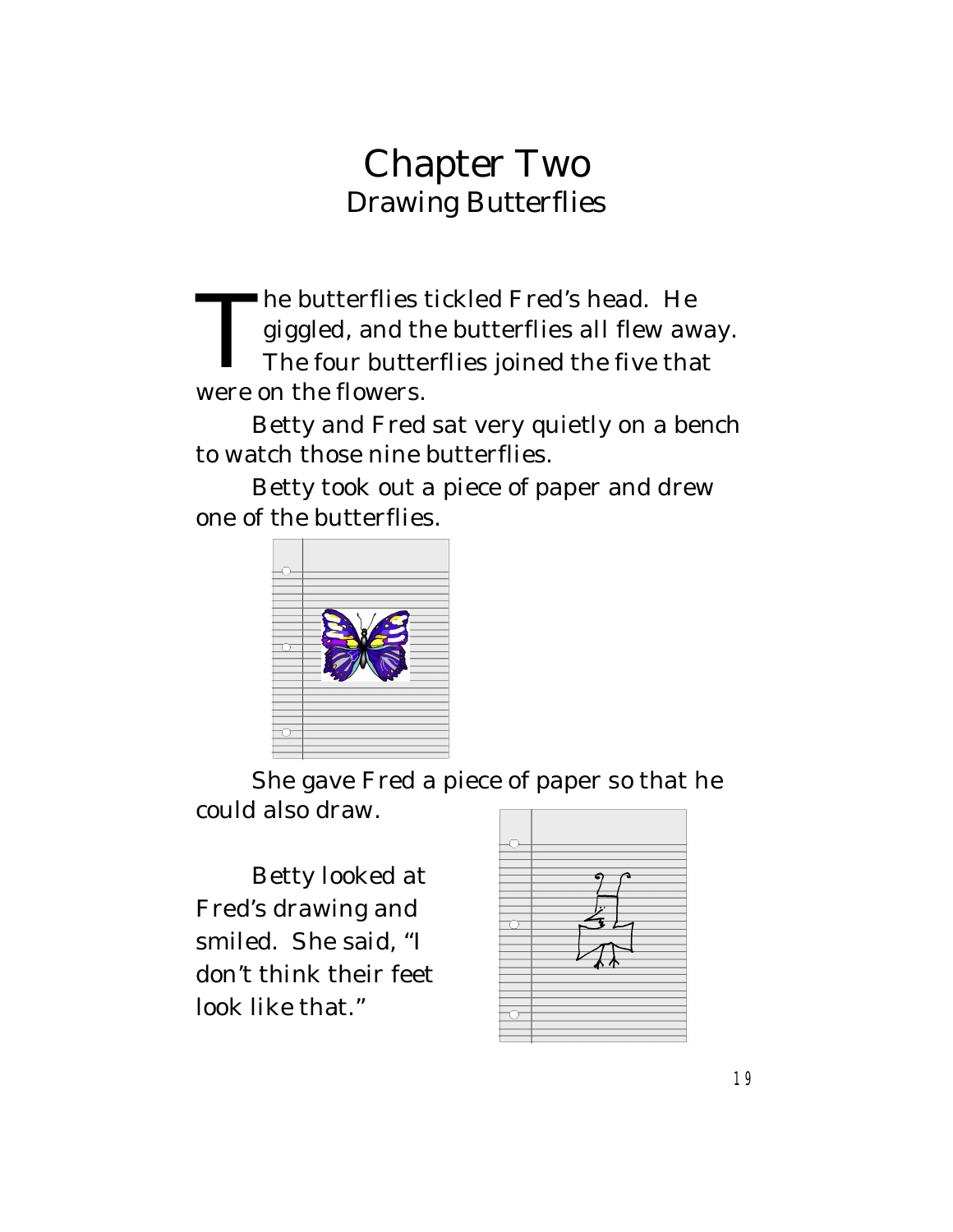Fred got another sheet of paper and drew a new picture.



Fred thought that this picture was much better. Now the butterfly had shoes on.

Betty had forgotten about asking about the calculus problem  $\int \frac{1}{x^3+1} \, \text{d}x$  . Instead, she asked, "How did those nine butterflies fly out of your office window?"

Fred said, "I left the window open."

Fred's answer was true, but it was not what Betty was really asking. She tried again: "I mean how did those butterflies get into your office in the first place?"

Fred wasn't sure. He answered, "I guess they flew in."

"But this is February in Kansas," Betty said. "This morning it was –15 degrees, and when it is 15 degrees below zero, you don't have butterflies flying around."

They decided to go back to his office and find out what was going on.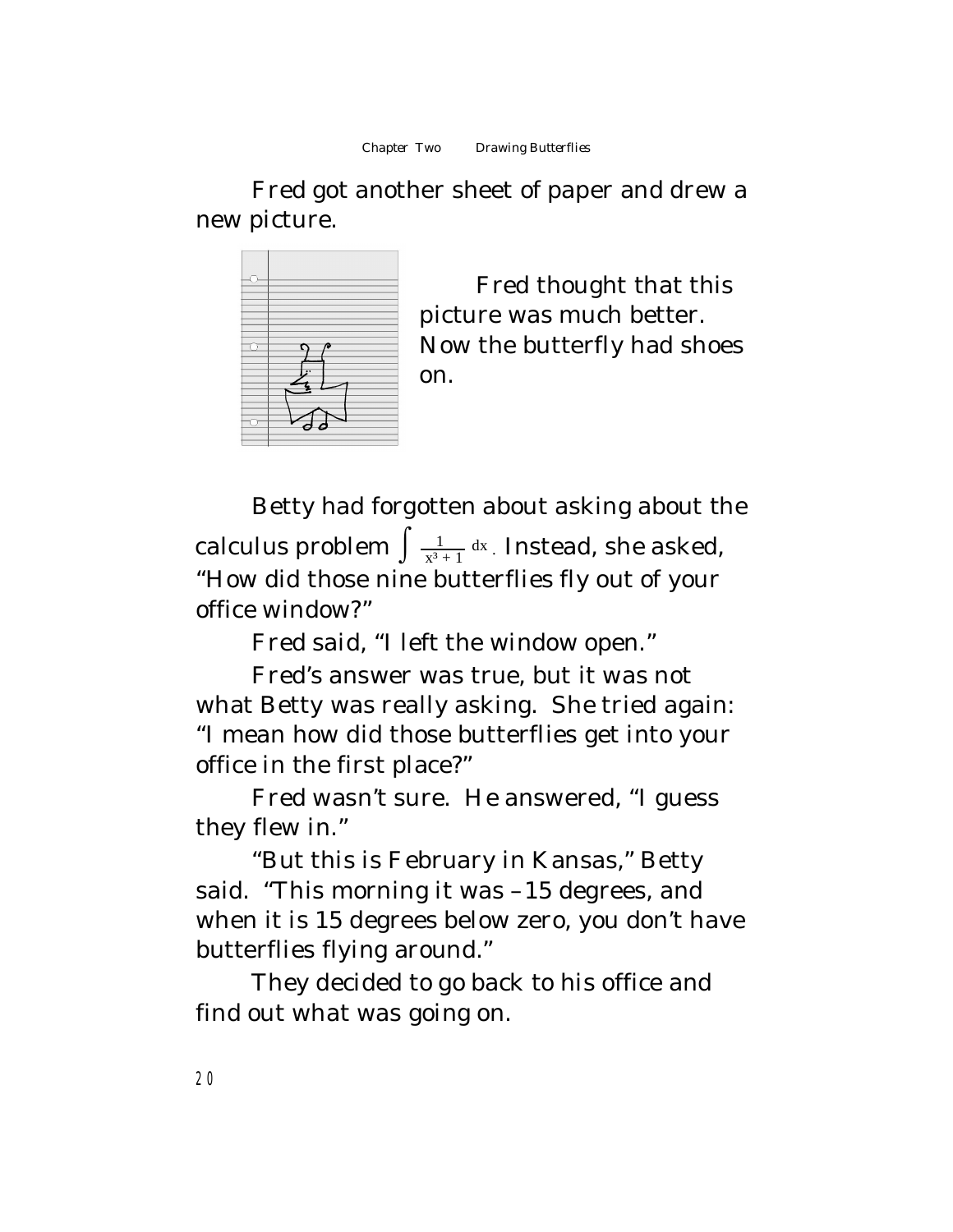Fred climbed the steps one-at-a-time:

<sup>1</sup> <sup>2</sup> <sup>3</sup> <sup>4</sup> <sup>5</sup> <sup>6</sup> <sup>7</sup> <sup>8</sup> <sup>9</sup> <sup>10</sup> <sup>11</sup> <sup>12</sup> <sup>13</sup> <sup>14</sup> <sup>15</sup> <sup>16</sup>

Betty's legs were a lot longer than Fred's. She took the stairs two-at-a-time:

```
\begin{smallmatrix}2& 4 & 6 & 8 & 10 & 12 & 14 & 16\end{smallmatrix}
```
When Fred was climbing the stairs, he tried to think of where the butterflies had come from.

He had been reading a book about butterflies to Kingie. Did the butterflies in the book come alive and fly out the window? No, that would be silly.

Kingie had been dreaming about butterflies. Did his dream break open and the butterflies fly out the window?

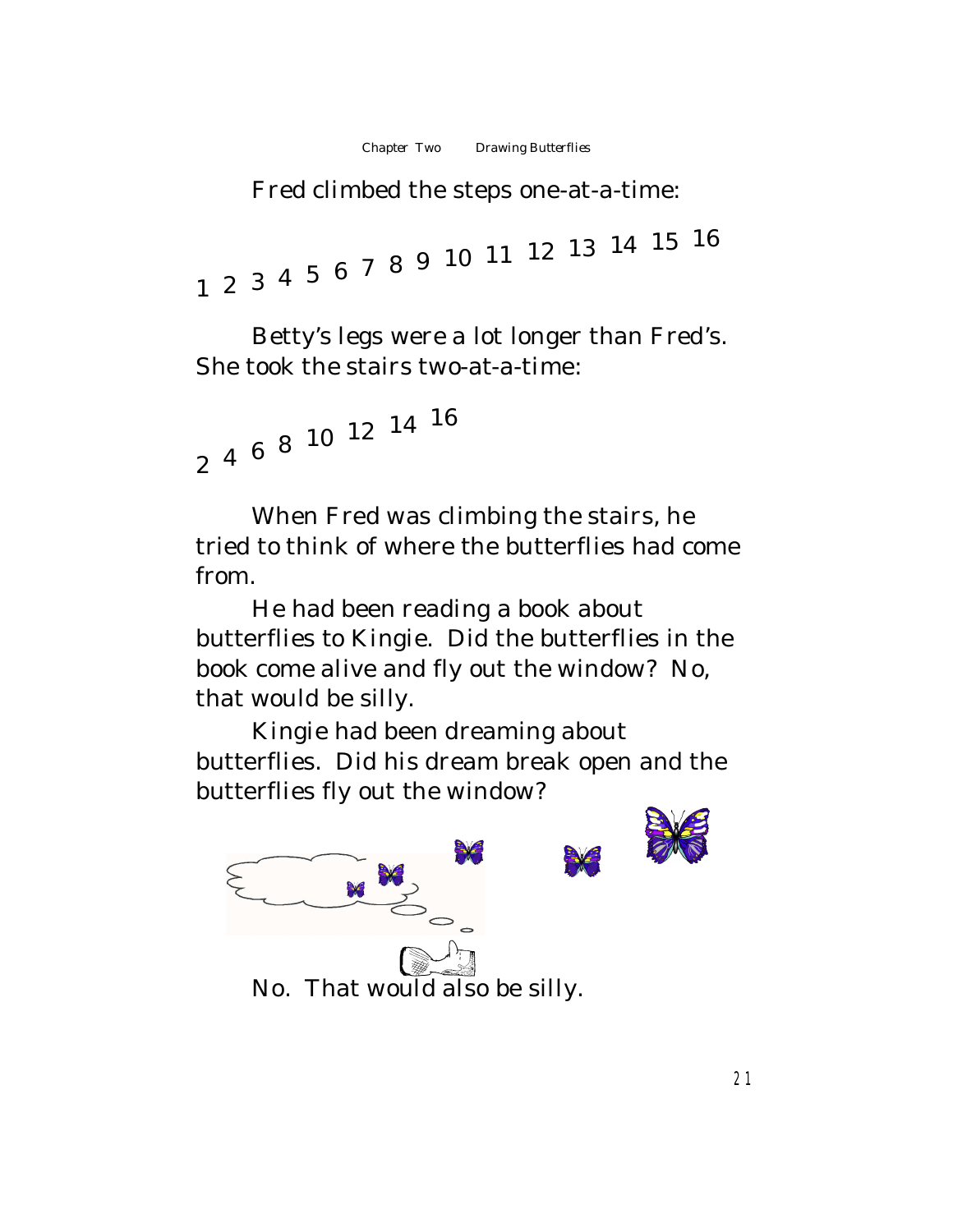When they got to Fred's office, he told Betty that Kingie was sleeping. He said that they should be quiet so they wouldn't wake him up.

He carefully opened his office door. When he looked in, he got a surprise. Kingie was



awake and sitting on top of Fred's desk.

"What happened?" Fred asked.

Now, as everyone knows, when dolls talk, sometimes only their owners can hear them. So when Kingie told Fred what was happening, Betty didn't hear anything Kingie said.

Kingie told Fred, "First of all, I didn't go to sleep for the whole night. It is only ten minutes after five o'clock right now.

"Second, you forgot to sing to me, so I knew it wasn't time for my nighttime sleep.



"Third, what are those bugs on the top of your desk?"

Fred ran over to his desk to look.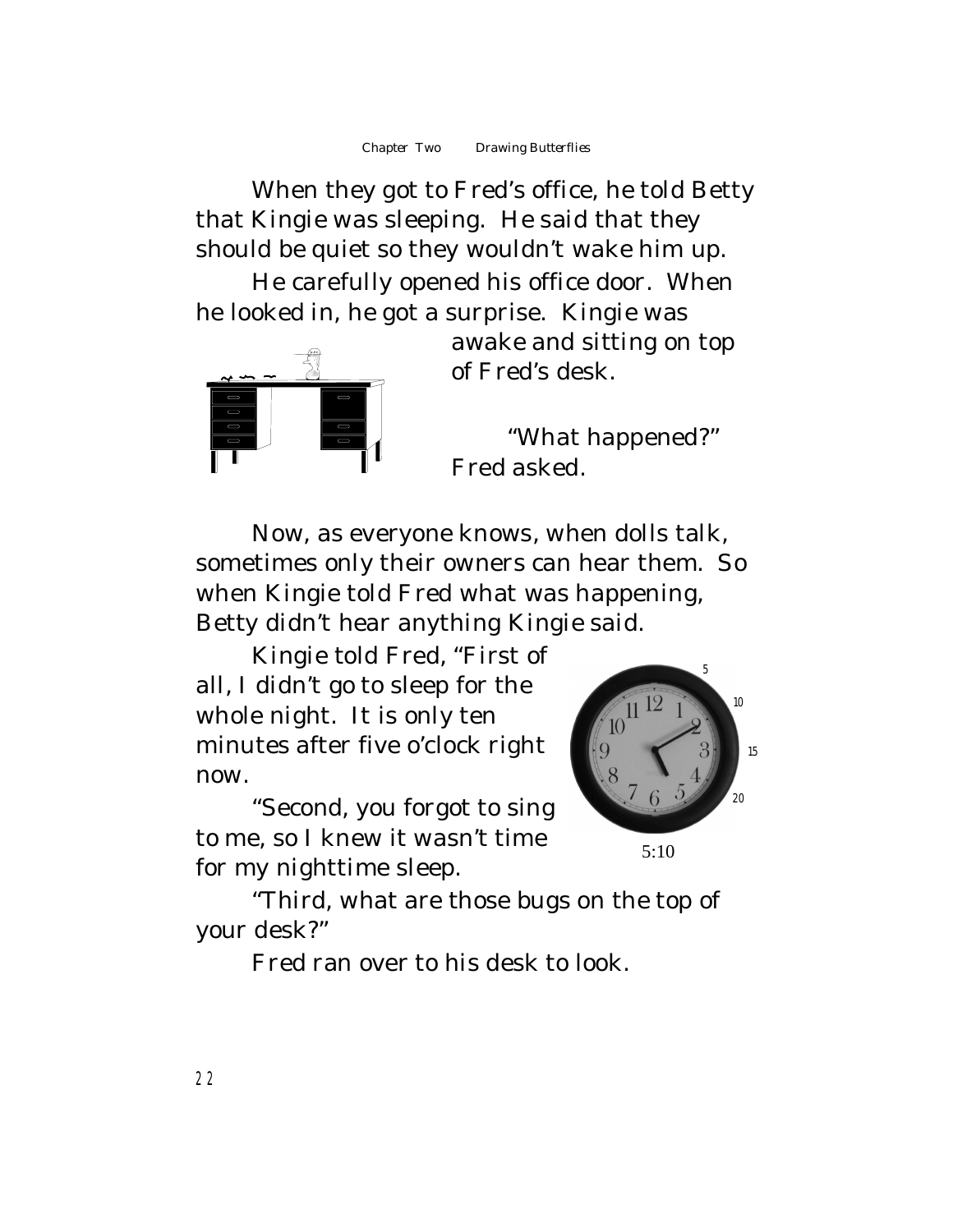He couldn't see any bugs on the top of his desk.



Please write your answers on a piece of paper before you look at my answers on the next page.

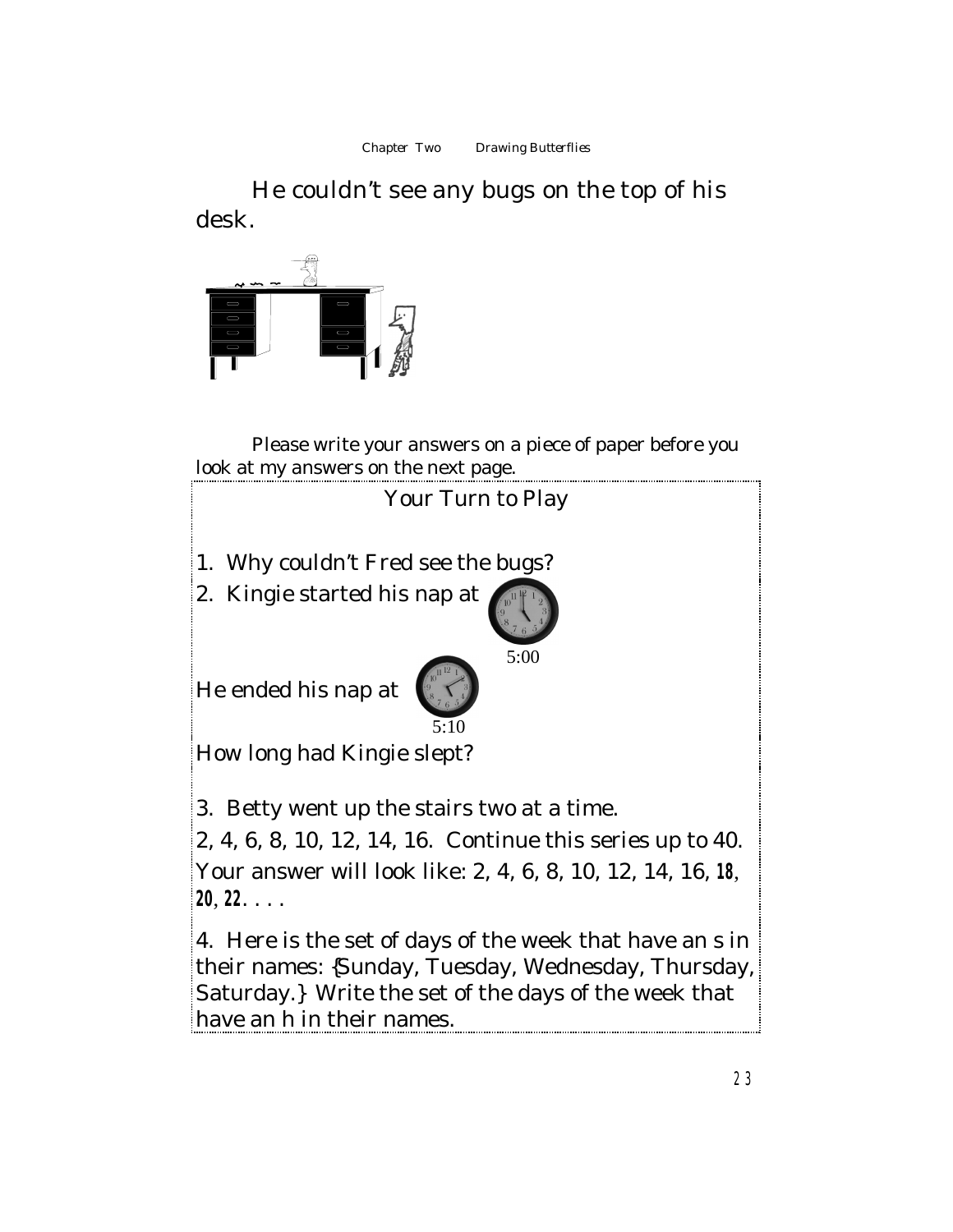#### **. . . . . . . A N S W E R S . . . . . . .**

1. I think Fred couldn't see the bugs since he was too short to see the top of his desk.

That's not the only possible answer.

Some people might have written that Fred couldn't see the bugs because Kingie was standing in the way.

Some people might have written that Fred couldn't see the bugs because those things on the top of his desk were not bugs. They were pieces of string.

Moral: There is not always just one right answer to a question.

2. If Kingie started his nap at 5:00 and slept for 1 minute, he would have woken up at 5:01.

If he started at 5:00 and slept for 2 minutes, he would have woken up at 5:02.

If he started at 5:00 and slept for 3 minutes, he would have woken up at 5:03.

If he started at 5:00 and slept for 4 minutes, he would have woken up at 5:04.

If he started at 5:00 and slept for 5 minutes, he would have woken up at 5:05. If he started at 5:00 and slept for 6 minutes, he would have woken up at 5:06. If he started at 5:00 and slept for 7 minutes, he would have woken up at 5:07. If he started at 5:00 and slept for 8 minutes, he would have woken up at 5:08. If he started at 5:00 and slept for 9 minutes, he would have woken up at 5:09

If he started at 5:00 and slept for 10 minutes, he would have woken up at 5:10.

3. 2, 4, 6, 8, 10, 12, 14, 16, **18**, **20**, **22**, **24**, **26**, **28**, **30**, **32**, **34**, **36**, **38**, **40**

4. There is only one day of the week that has an *h* in its name. {Thursday}.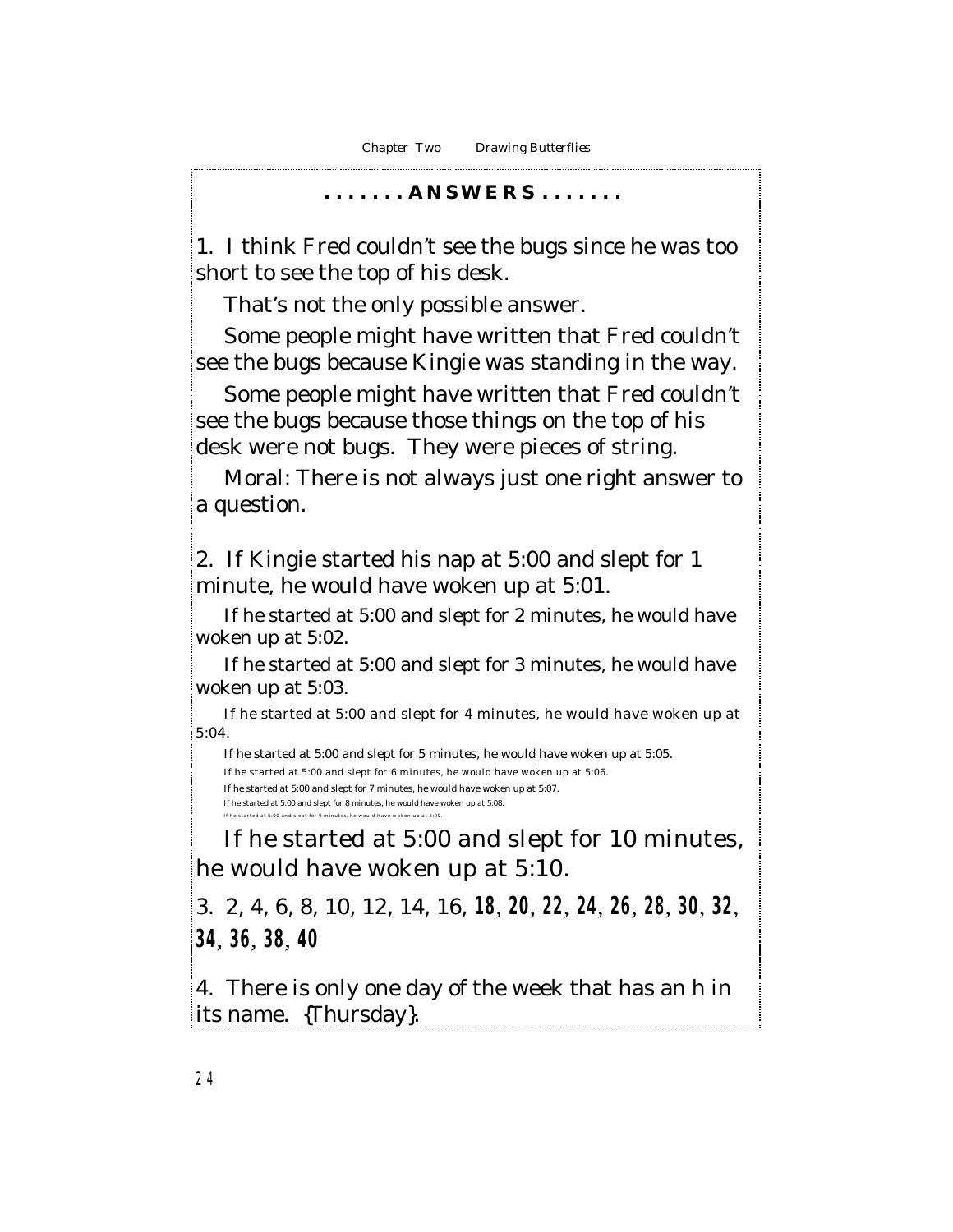# Index

| Aeneid by Virgil 117                                   |
|--------------------------------------------------------|
|                                                        |
| Alice's Adventures in                                  |
| Wonderland. 106, 107                                   |
| Alphabet game 69-71                                    |
| Andromeda Galaxy.  69                                  |
| baker's dozen                                          |
| a history. $\dots \dots \dots \dots$ . 90              |
| Betelgeuse. 45                                         |
|                                                        |
|                                                        |
| $braces. \ldots \ldots \ldots \ldots \ldots \ldots 30$ |
| brackets. $\ldots \ldots \ldots \ldots \ldots$ 30      |
| "But Not Alone"                                        |
| piano piece by Fred Gauss                              |
| . 33                                                   |
| butterfly eggs. $\ldots \ldots \ldots$ 28, 31          |
| calcium 37                                             |
| campus mail 61-63, 99, 115                             |
| cardinal numbers. . 101-104, 112,                      |
| 119                                                    |
|                                                        |
| $\cosh \ldots \ldots \ldots \ldots \ldots \ldots 29$   |
| collinear. 48                                          |
| "Consider the Lilies". 33                              |
| counting by fives. 29, 35, 41, 69,                     |
| 118                                                    |
| counting by twos. 21, 23, 27, 29,                      |
| 35, 69, 108                                            |
| counting using nickels. 58, 59,                        |
| 65,71                                                  |

| days of the week 18, 23, 60, 71,                    |
|-----------------------------------------------------|
| 84, 96                                              |
| deliberate vs. inadvertent 54                       |
| der Zehennagel 55, 65                               |
| Don Quixote 106, 107                                |
| Donald Duck. 109                                    |
| dozen. 77-79, 83                                    |
| exclamation points 35                               |
| Goldilocks. 26                                      |
| googol. $\ldots \ldots \ldots \ldots \ldots 108$    |
| Great Orion Nebula. 67                              |
| Harry's Burger Crumb. 39                            |
| Hungary vs. hungry. 71                              |
| infinite sets 114                                   |
| inventing constellations. 45, 46,                   |
| 52                                                  |
| Jamestown  117                                      |
| lie, lay, and lain. $\dots \dots \dots \dots 101$   |
| light year. 67, 68                                  |
| litterbug. $\dots \dots \dots \dots \dots \dots$ 34 |
| Marvin Stone. 41                                    |
| members of a set. $\dots \dots$ 17, 18              |
| Messier $42. \ldots \ldots \ldots \ldots \ldots 67$ |
| million. $\ldots \ldots \ldots \ldots$ 69, 104      |
| Moby Dick. 106, 107                                 |
| Muscle Shoals. 56                                   |
| Naissance of Numeration 100                         |
| Names for Toenail in 300                            |
| Languages. 55                                       |
| Nedrick A. Wistrom 76, 86                           |
| numbers that add to $7$ 18, 95,                     |
| 96                                                  |
| numbers that add to 9<br>95                         |